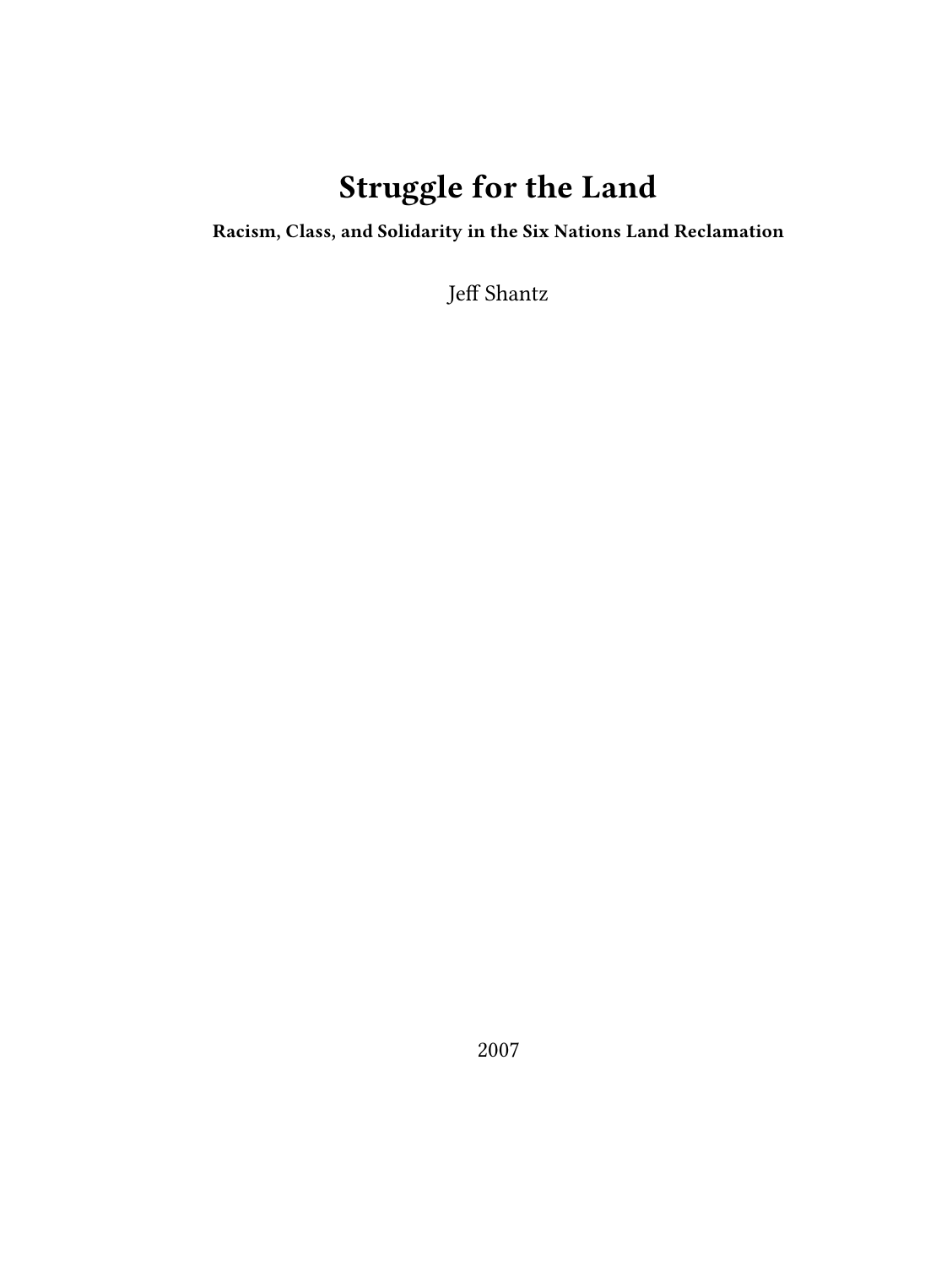# **Contents**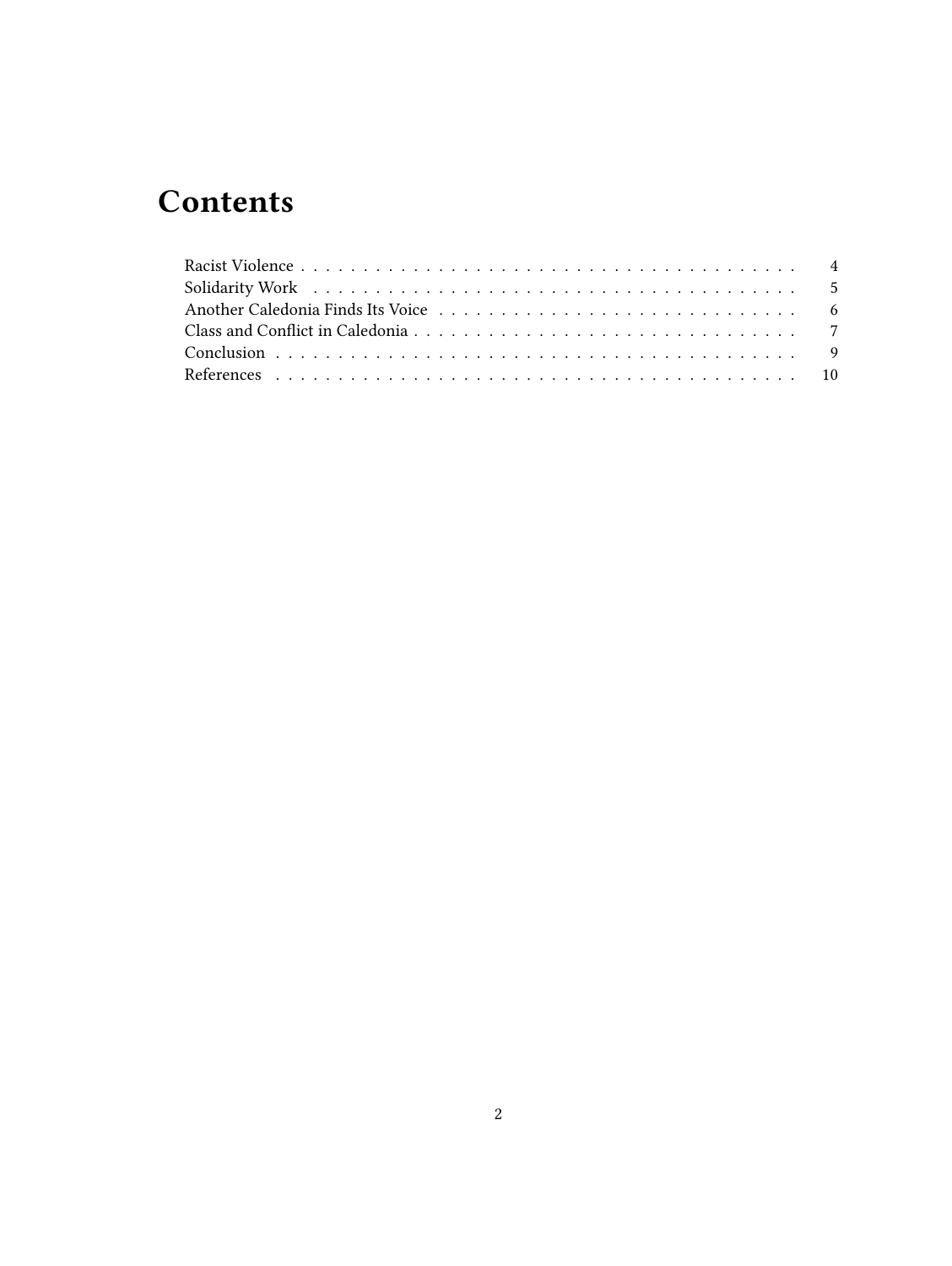On February 28, 2006, members of Six Nations of the Iroquois Confederacy reclaimed 40 hectares of lands belonging to their community. The land, which was under construction as part of a new residential subdivision, had been sold to a developer, Henco Industries, despite the fact that the government knew it was contested land when it allowed it to be sold. In addition, the government did not appropriately follow the specified procedures of its own "Grand River Notification Agreement" to properly inform Six Nations of actions, environmental and otherwise, undertaken within the area under question. Such has been the history of governments in Canada in disregarding Indigenous land rights.

The ongoing reclamation of the Douglas Creek Estates site is one part of an ongoing struggle over the Haldimand Tract lands originally granted to the Six Nations by the British Crown in 1784, following the 1783 Treaty of Paris that ended the American War of Independence, as a gesture of appreciate for Six Nations support of the British against the Americans during the war. Under the original Haldimand Grant to the people of the Six Nations, the Cayuga, Oneida, Mohawk, Onondaga, Seneca and Tuscarora, the British ceded control over nearly 950 000 acres of land within traditional beaver hunting grounds. Both the British Crown and later the Canadian government, however, very early on encouraged the illegal sale and confiscation of land and revenue belonging to Six Nations. In certain cases government representatives, or so-called "Indian Agents" simply sold the land, as though it were theirs, for personal gain.

While Six Nations has always been a national confederation, and continue to be so, with whom the British Crown engaged in nation to nation agreements, the Canadian government violated this status, imposing by force its own "Indian Act" which defines and delimits the rights and institutions available to Six Nations people as individuals and as a community. It has further imposed the exclusive sovereignty of the Crown over and against all Indigenous sovereignty.

Originally covering six miles on each side of the Grand River throughout the river's length, the lands were steadily alienated from Six Nations by the Canadian Crown until only a much smaller Six Nations Reserve of 46 500 acres, or 4.9 percent, remained of the original Haldimand Grant. Beginning in the 1830s the Crown unilaterally determined that Six Nations' rights to the Haldimand lands ended for all but the lands of the much smaller reserve.

These changes have left the present day Six Nations as the largest First Nation in Canada in terms of population, almost 11000 people living on reserve, confined to a shrunken and inadequate parcel of land. At the same time the large and rapid growth of urban and suburban developments around the Six Nations reserve have placed incredible pressures on the Grand River watershed, the farmlands and woods upon which Six Nations people rely both materially and culturally. Six Nations reserve is down river from some of Ontario's largest urban centres, including Guelph, Kitchener-Waterloo and Brantford. Public works and utilities, for which Six Nations are responsible on their lands, have been over-taxed by the impacts, including contaminants, siltation, soil erosion and loss of vegetation, of developments over which they have no control.

Many commentators suggest that the current struggle is one of Indigenous land claims but members of Six Nations with whom I have spoken suggest that the Canadian government is the one making land claims since this is clearly Six Nations land to which the government is laying claim. Six Nations have long opposed the Crown's claims that it can deed lands in the area.

At the same time Six Nations have made it clear that they are not now, nor do they intend to make claims against previously alienated lands on which people are currently residing. This is point around which there has been much public confusion as opponents of Six Nations have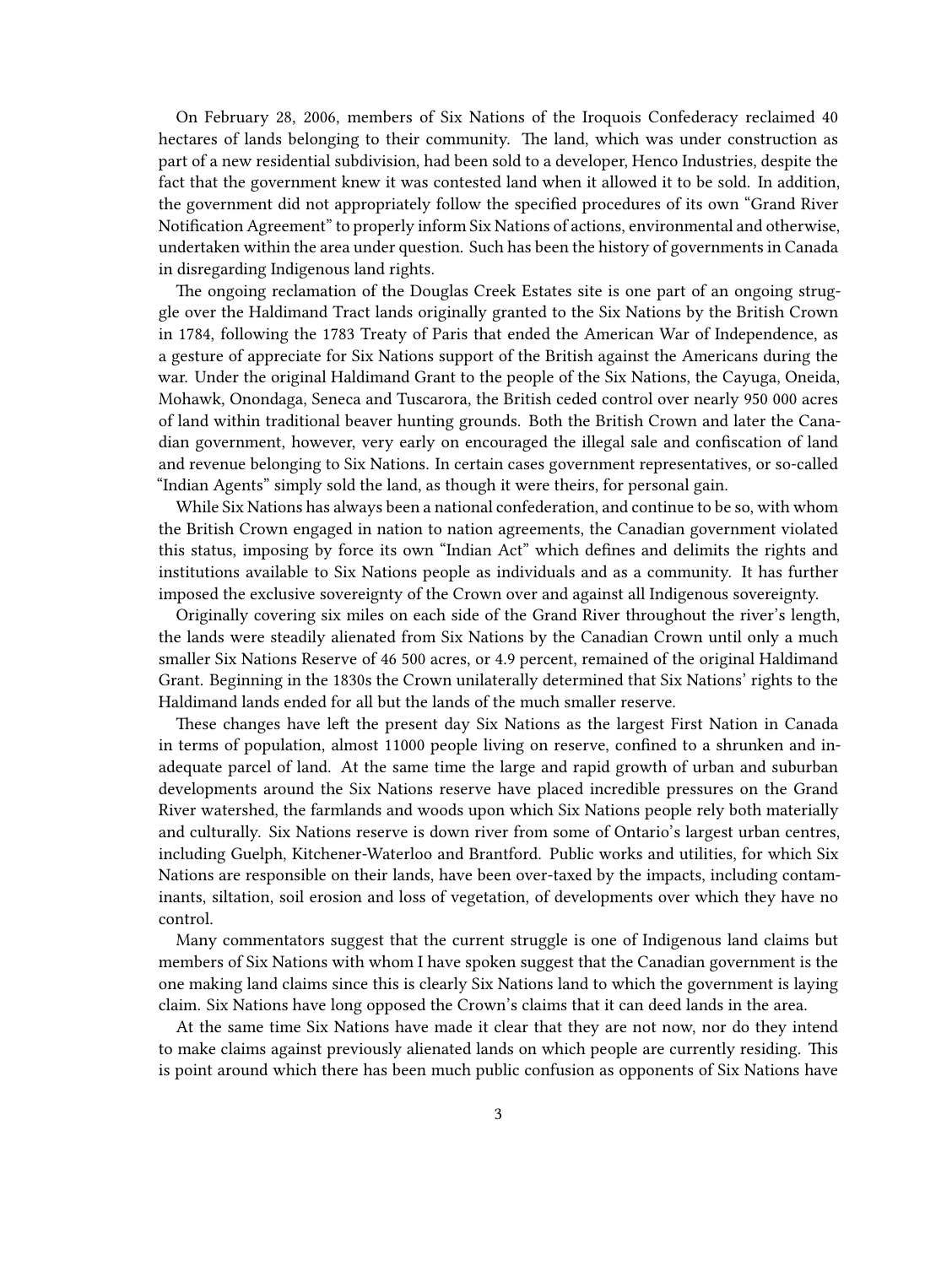tried to fear monger around threats that Natives will be "coming for your land next." Six Nations efforts, however, are strictly directed against new developments on currently undeveloped lands.

In 1995, the Six Nations filed a statement of claim in Ontario Superior Court with regard to around half of their outstanding claims against the Crown. In 2004, the court case was suspended, initiating negotiations over a much smaller subset of files. Little progress has been made on these cases to this day (Lawson, 2006: 12). Had the government developed a comprehensive and respectful land claims settlement process and negotiated honestly with Six Nations the situation would have taken a different course.

Indeed the historic government practices of breaking or ignoring their agreements with Native people were continued in various ways with regard to the Douglas Creek lands. A 1995 agreement between the Government of Canada and Six Nations required archaeological and ecological studies of contested lands prior to any development. While neither study formally took place, preliminary dig on the Douglas Creek lands in 2000 unearthed a village estimated to be approximately 600 years old. Yet the meaningful consultation between the government and Six Nations as required in a 2004 protocol never happened.

With all other avenues seemingly closed off or violated Six Nations members felt there was no option left, to have their issues addressed, than to occupy the lands themselves. The reclamation continued, garnering little attention outside of Native communities, until the dramatic events of April 20, when the Canadian state chose to take its favoured path in dealing with Indigenous land rights. In the early morning of April 20, the Ontario Provincial Police, a racist organization with a recent history of violence against Indigenous communities, including the outright murder of Dudley George during a reclamation at Ipperwash, raided the site at Douglas Creek and arrested 16 people.

The April 20<sup>th</sup> attack by the OPP served to backfire on authorities. Not only did it lead to a re-taking of the site by a larger and even more energized group it also sparked a series of other solidarity actions by Natives from other communities. The police raid, and the remarkably strong response by Six Nations to the raid, also brought wider attention to the struggle and encouraged many activists to become more actively involved in solidarity work.

## <span id="page-3-0"></span>**Racist Violence**

In numerous struggles over Indigenous land rights governments at all levels in Canada have offloaded the costs of crisis onto third parties, often local non-Native residents in nearby towns. As Lawson (2006: 14) suggests 'the high visibility of protest in many aboriginal land cases (just as with labour disputes) can mobilize the non-protesting third parties as a kind of spontaneous human shield for the status quo.' This typically occurs when non-Native locals are mobilized to oppose or counter a reclamation for example.

Such has certainly been the case in Caledonia. On April 4, 2006, almost 500 non-Native residents from the town of Caledonia, which borders the reclamation site, and surrounding areas turned out for the first major mobilization against the reclamation. Aggressive demonstrations organized by a section of non-Native Caledonia residents soon intensified. April 24, saw a rally by non-Native residents draw a reported 3000 people. Later that same day a smaller group of angry protesters attempted to rush the Six nations barricades. On April 28, around 500 took part in another demonstration against the reclamation. Around this time a flyer recruiting for the Klan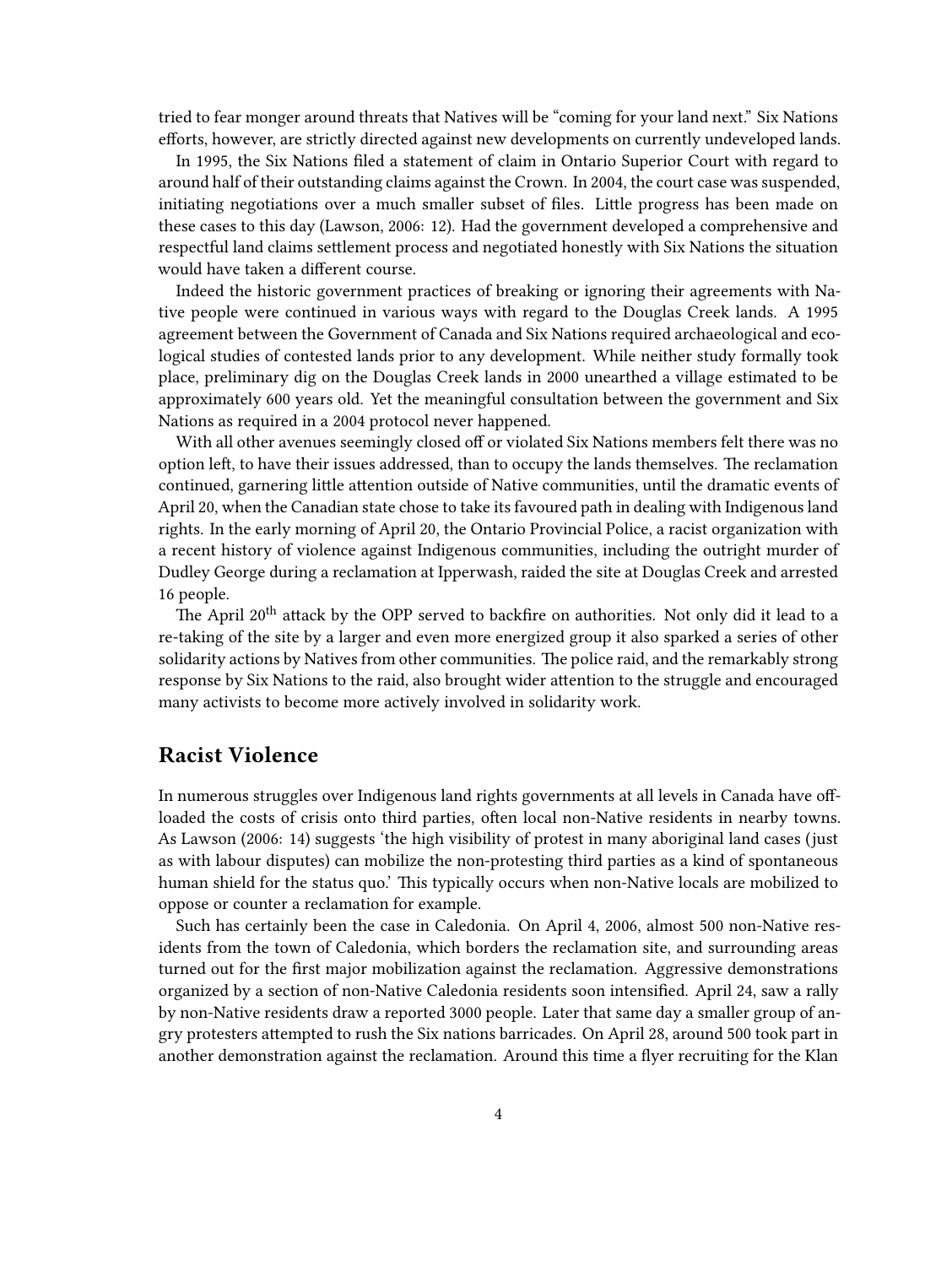turned up but was discovered to be a fake. On several occasions white protesters from Caledonia have tried to breech police lines to overtake the reclamation site.

On another occasion white residents of Caledonia attacked people from Six Nations by driving golf balls at them. When a Caledonia resident who supports the reclamation attempted to witness these activities she was surrounded by the angry Caledonians and her life was threatened. On November 5, 2007, the unfinished home being used as an organizing and meeting space at the reclamation site was firebombed and burned to the ground.

The activities of non-Native residents of Caledonia have gone beyond demonstrations near the site. There have also been reports of verbal and physical assaults against people from Six Nations who have visited Caledonia or who live there.

In addition to acts of physical and emotional violence carried out against Six Nations people, the racist mobilization by groups like the Caledonia Citizens Alliance has worked to create a climate in which the most reactionary and militaristic politicians, at all levels of government have been emboldened to make aggressive and provocative statements against Six Nations and the reclamation. It also serves to ramp up tensions and create the conditions that might clear the way for a military invasion by the Canadian state. This is especially so given the aggressive stance of the ruling Conservative government, a government that has moved to embrace a more openly imperialist politics both globally (as in Afghanistan) and domestically. Thus the importance of developing an explicitly anti-racist pole of support within Caledonia that might work to de-legitimize the efforts of what is a well-organized and resource rich opposition movement.

#### <span id="page-4-0"></span>**Solidarity Work**

There have been primarily four types of solidarity action that have been organized by non-Native supporters of the reclamation: maintaining a physical presence at the site; organizing speaking tours and delegations; holding solidarity demonstrations; and anti-racist organizing within Caledonia. Of these, non-Native activists have put most of their time and energy into the first three activities, with the majority of energy and resources going toward site visits..

Volunteering at the site, however, does little to alter the overall balance of forces that will determine how the struggle over the Douglas Creek Estates will be played out. In addition it does not make a contribution to the reclamation site that would not otherwise be made by the people from Six Nations who are already there.

It is the fourth option, organizing within Caledonia, is the work that could have the greatest impact in terms of defusing the racist hostility being directed against Six Nations and the reclamation and in limiting the state's capacity for maneuvering towards a military intervention. Below I discuss an important example of that sort of initiative. Unfortunately most white activists have been highly reluctant to engage in this sort of crucial work.

Indeed, there has been very little open discussion within non-Native groups undertaking solidarity work about the most effective strategies that they might pursue. The sorts of strategic political discussions that would decide how organizational resources might best be mobilized and distributed to support the reclamation have been generally absent. Discussions about whether resources should be put into getting people to the site or in getting them to Caledonia to do antiracist or other work in the town have typically not happened. As well support from non-Native organizations has tended to operate on an individual basis as members with access to vehicles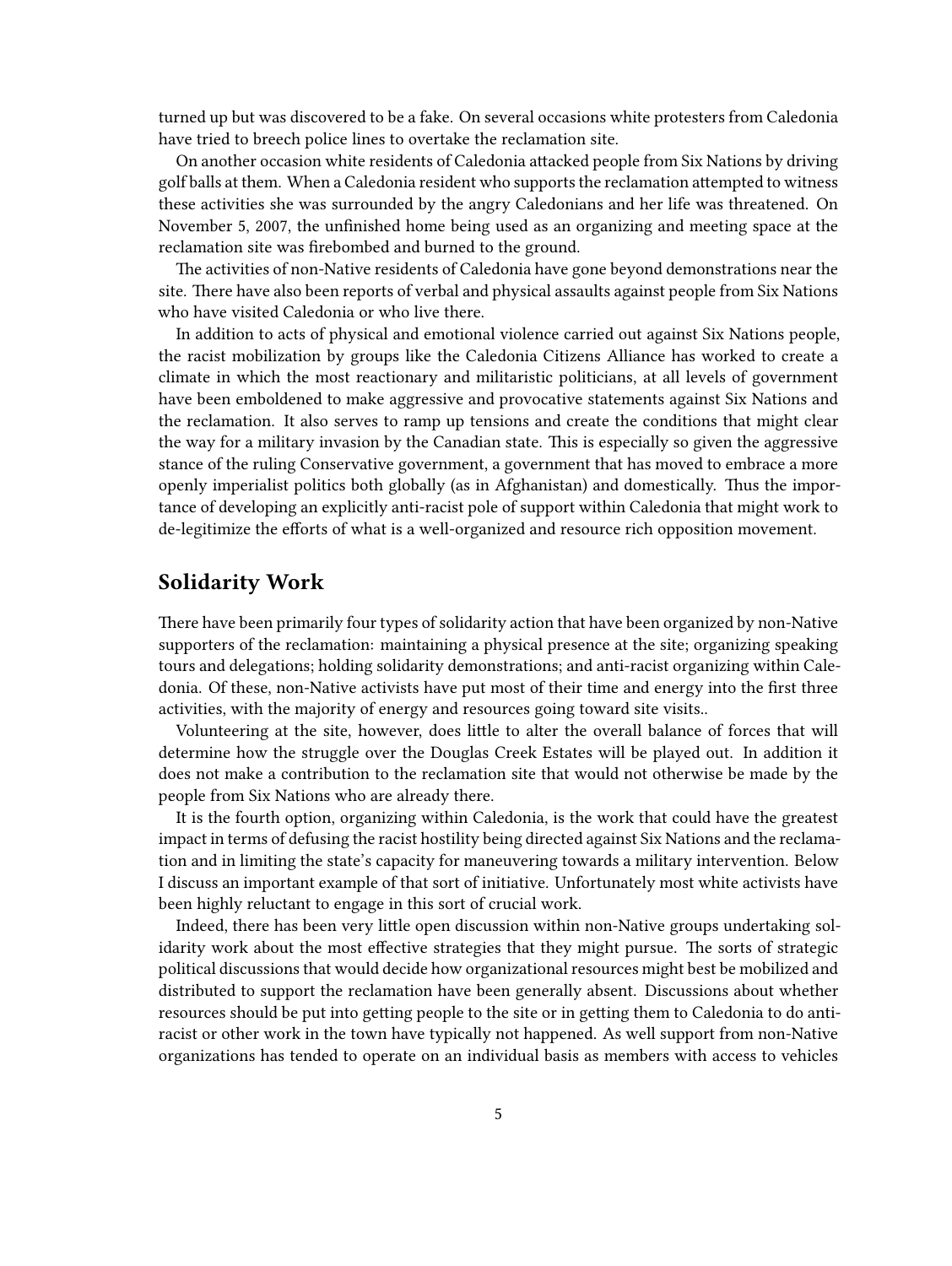take their friends out to spend time at the site. This has happened in the absence of any discussion of who might be delegated to represent groups on the basis of specific skills or the willingness to undertake specific tasks (such as getting out and talking to Caledonians). Additionally there has been little political accountability in which people who go to the site, representing solidarity groups, report back on the work they are doing and whether other work might be prioritized.

It is clear that if the participation of non-Native allies is restricted overwhelmingly to a presence at the reclamation site, the battle will likely be lost as the racist position comes to dominate the discussion and shape the context within which the Canadian state will mobilize its forces. Because military intervention requires the pretext of ungovernability and violence in the area, non-Native activists can play an important part in ensuring that this scenario is not played out. Doing so means organizing an alternative to the Native versus non-Native portrayal of events.

# <span id="page-5-0"></span>**Another Caledonia Finds Its Voice**

The people of Six Nations and Caledonia share workplaces, schools, friendships and families. Because of the intimate relationship between Six Nations and Caledonia over generations many are concerned that the anger and violence being instigated by a core group of people within Caledonia not be allowed to create wounds that may never heal. There is clearly another, silent, Caledonia beyond the aggressive clamour of the Caledonia Citizens Alliance. A real challenge has been to find a means by which that silent, and indeed silenced, Caledonia might find its voice.

The importance of white activists showing a willingness to talk to non-Native Caledonians on the other side of the barricades is shown most forcefully in the emergence of the Community Friends for Peace and Understanding, an ally group that emerged to support the reclamation and to work against racism within Caledonia. This group came about after some white activists who had been at the site waded into one of the angry crowds protesting against the reclamation. Talking to people in a non-confrontational way the activists found that some Caledonians were actually appalled by the anger and racism of their fellow townspeople. Through this dialogue it became apparent that the stark Native versus non-Native opposition that had taken on a hegemonic position in almost all media representations did not tell the real and complex story of how people in Caledonia felt about the reclamation. It also confounded the view of many white activists that Caledonia was a town of backwards racists, a view that allowed activists to feel good about themselves but discarded a huge opportunity for organizing.

Following the initial meeting at the barricades a core of people came together in Caledonia to strategize how best to break the racist hegemony of the Caledonia Citizens Alliance while also providing support to the reclamation. The group that emerged from this, calling itself Community Friends for Peace and Understanding, has, since its inception in May, 2006, undertaken a variety of tasks in solidarity with Six Nations. Over a relatively brief period of time it has grown to include members from several labour unions, including the Canadian Auto Workers (CAW), the Canadian Union of Public Employees (CUPE) and the Steelworkers, as well as members of McMaster University who have met at a table with people from Six Nations involved in the reclamation. The perspective of Community Friends is that negotiation and peaceful resolution of the conflict can only be achieved through an honest recognition of Six Nations land rights.

In contrast to the view that non-Native support for the reclamation locally was marginal, more than 120 people have participated in Community Friends meetings and have tried to connect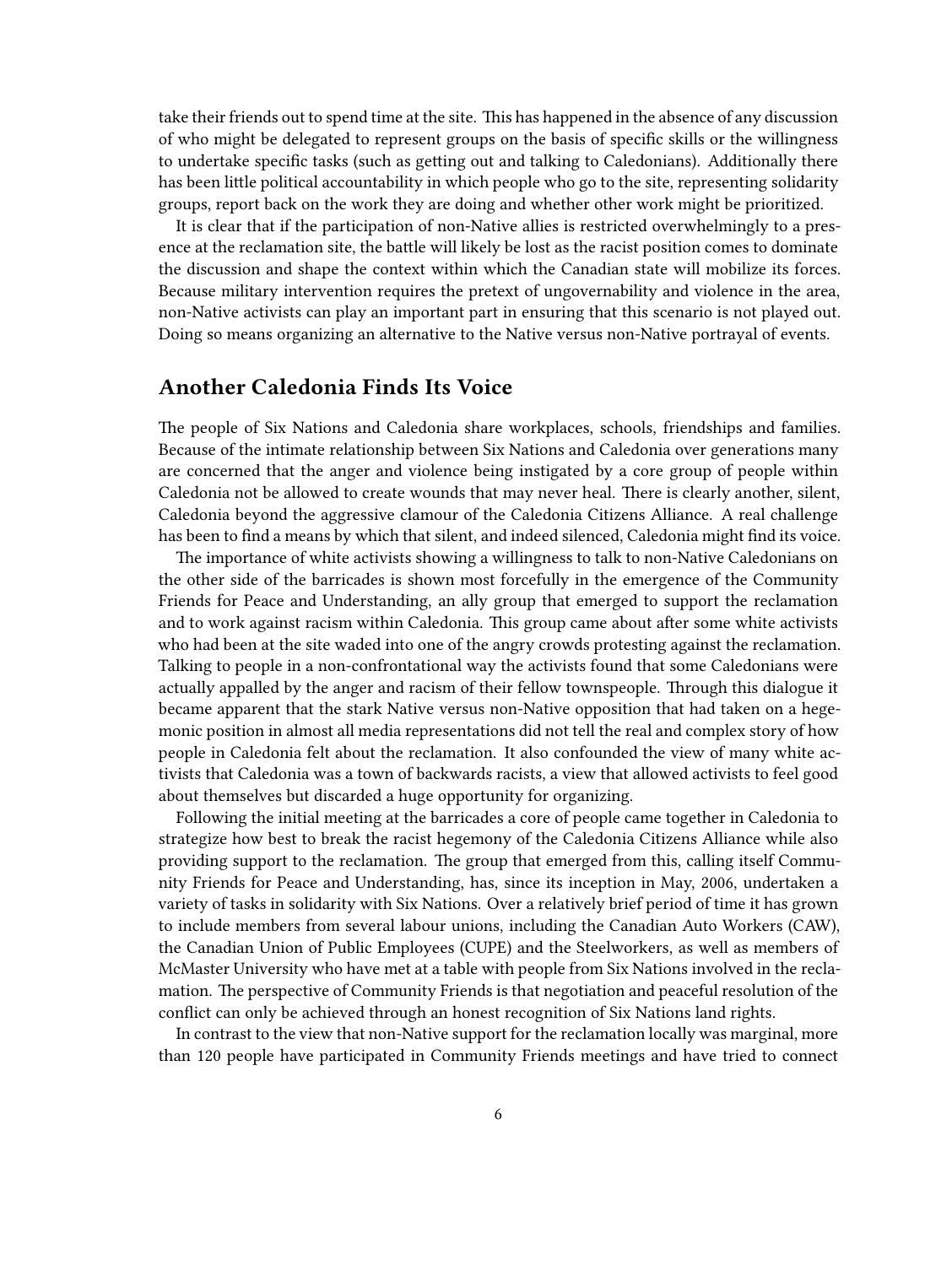with others outside of meetings. Despite the threat of violence they have engaged with and peacefully discussed issues with their neighbours who have protested the reclamation. Members have gone to Citizens Alliance meetings to raise an alternative perspective on the reclamation and to address concerns of Caledonians. They have set up a phone line and voice mailbox to allow concerned community members to get information about activities in Caledonia. Members of Community Friends have made themselves available for one-on-one meetings with people in Caledonia to discuss support for the reclamation. They have also helped to organize face-toface group discussions between people from Caledonia and Six Nations to promote dialogue, understanding and reconciliation. Members have, again despite the concerns for safety, gone door-to-door in the areas of Caledonia nearest the reclamation site and have talked directly with residents in order to listen to their concerns and to discuss the issues. Group members have also delivered food, clothing and monetary donations to the reclamation site.

Representatives from Six Nations have been involved in each of the meetings and the direction is being taken from them, in terms of publications, events, public statements and so on. They have been quite clear that this is crucial work that in their view has some sense of urgency about it. They have stressed the need for education and work towards understanding as necessary, but something which for obvious reasons they cannot go alone on.

## <span id="page-6-0"></span>**Class and Conflict in Caledonia**

It is also important in understanding events in Caledonia and the response of Caledonians who have opposed the reclamation that this is not strictly about anti-racism. There are a complexity of issues and these are of course in many ways intertwined.

The opposition to the reclamations of the Douglas Creek estate lands is driven fundamentally by the greed of real estate developers who are transforming the countryside into a sprawling suburbia in order to reap profits for themselves. One of the women from Six Nations with whom I have spoken at length has pointed out throughout the reclamation that a victory for the developers is going to effect farmers and small shop owners when the flow of big boxes, WalMart and so on follows the subdivisions. This is an unsustainable way of life that does little for working class people in towns like Caledonia, few of whom are able to afford houses in the new subdivisions, and benefits primarily realtors, lawyers and bankers. It needs to be remembered that the Haldimand Tract lands are situated in the heart of one of the most profitable and booming real estate markets in all of Canada and the communal land stewardship as practiced on reserves, and entrenched within the Indian Act, have long been viewed as an impediment to capitalist development.

There is a recognition of some of the underlying economic issues and concerns among Caledonians, but there needs to be some way to reach people and develop an understanding that goes beyond the sort of dualistic one that is presented in the mainstream media or from groups like the Caledonia Citizens' Alliance. In other words its not that a defeat of Six Nations and victory for the developers saves Caledonian businesses or property. There are other alternatives (i.e. a defeat of Six Nations and victory for the developers costs people their livelihoods, negatively changes the character of the town and so on). The Community Friends have suggested the farmers who want to keep producing food on the land rather than see it paved over or contaminated,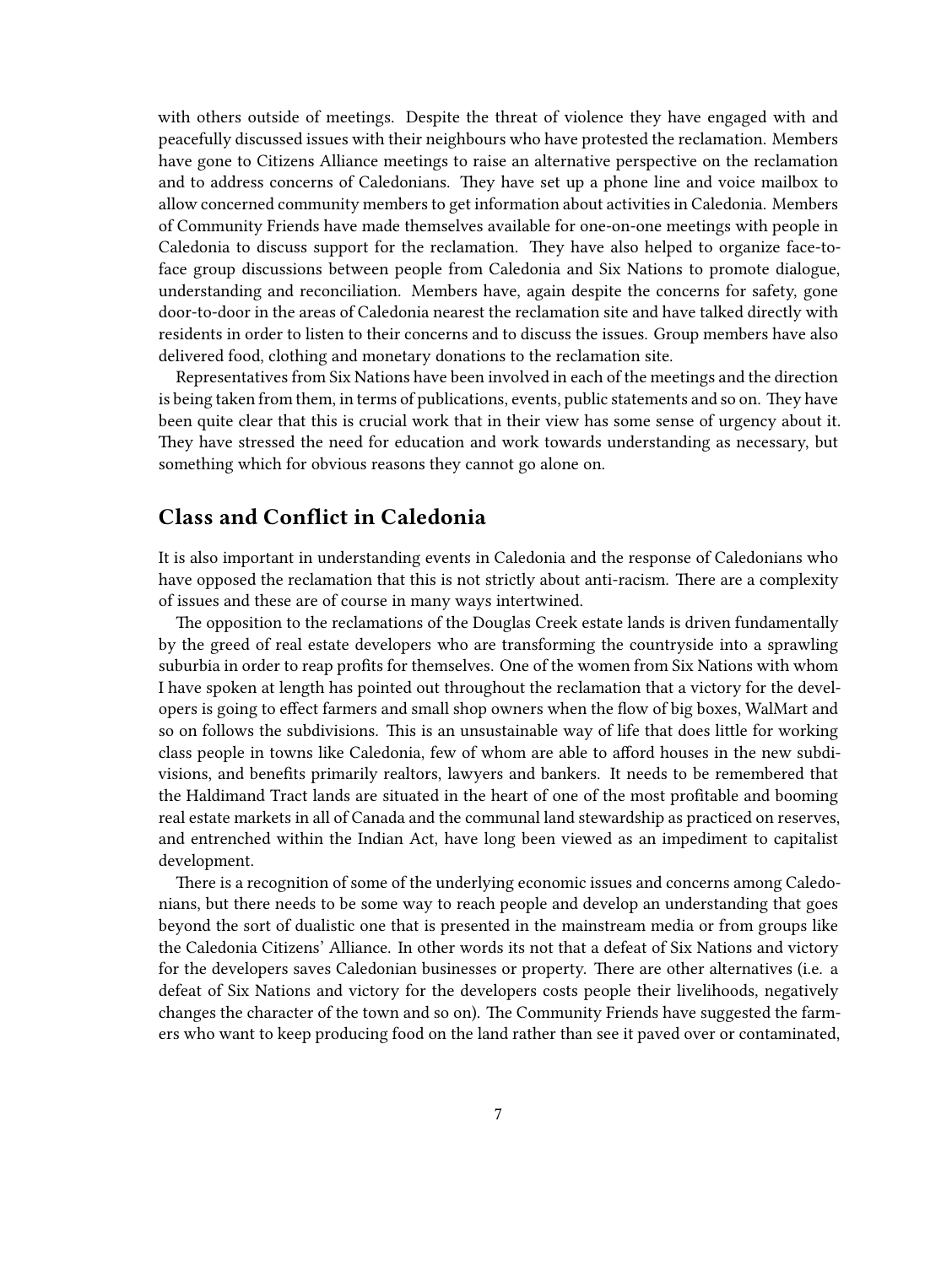along with those Caledonians who value their town's identity as a close rural community, have compelling reasons to support their neighbours on Six Nations and the reclamation.

Recently, a potentially important coalition has been formed by Six Nations members and non-Native residents concerned about the loss of farmland in the Grand River region. Amy Lickers, a community Planner with Six Nations, has emphasized the importance of land preservation for Six Nations: 'Farmland plays a major part in our cultural awareness of who we are…If you look at the greater picture – when you start accumulating all of the development – it is a cause for concern' (quoted in Zronik, 2007: 6), Lickers noted that new developments in the area have had a negative impact on water quality, environmental health and food security across the region. These concerns are shared by coalition partners from the Brant County Federation of Agriculture, the Christian Farmers Federation of Ontario and the Ontario Farmland Trust.

Indeed there are numerous broad class and status struggles within Caledonia that have played no small part in this and it is important to clarify some of the divisions that are simmering between long time residents and the city folks with dollars who have moved into the subdivisions. People I have spoken with at Six Nations have identified these as important issues in terms of changing relationships over the past 10 to 20 years. Longtime residents of Caledonia, who have close personal or familial ties with people from Six Nations, have quite different perspectives from the many people who have recently moved to one of Caledonia's new subdivisons and who work outside of town.

It is not coincidental that the Caledonia Citizens' Alliance was formed by members of the local Chamber of Commerce and includes among its membership many of the local developers and business people who have a vested interest in developing and profiting from Six Nations land. It is not surprising that the CCA has used the force of its protests to make demands on the government for financial compensation for purported business losses supposedly stemming from the reclamation. Less surprising perhaps is the fact that the government has agreed to pay some form of compensation to them.

Against the suburban sprawl, that destroys animal habitat and farmlands, the people of Six nations have offered an alternative of close and responsible stewardship of the land. Their community has a long history of protecting nature and respecting the environment throughout the area. As they have pointed out to all who would listen, a recognition of their rights will ensure the protection of lands around the Grand River and their destruction by further suburban sprawl and increased road traffic.

The reclamation has taken place in a context in which Canada's current Conservative government is making known its interest in a broad privatization of Native land, an issue that is central to the conflict at Caledonia. In a recent public response to the deplorable housing conditions on many reserves, a direct result of colonialist government policies, former Federal Indian Affairs Minister Jim Prentice suggested that individuals should be able to buy and sell reserve land, an option that has never been available under the cooperative and communal forms of ownership that are instituted on reserves. "To have a circumstance where 617 First Nations across the country are living as collectivities without private property ownership, I don't think is constructive," Prentice suggested. According to Prentice, it is the long standing tradition of communal land ownership, not government social and economic policies or racism, that economically hurts First Nations people. Prentice continued, revealing his underlying concern: 'Many First nations are sitting on extremely valuable property that is not achieving its highest and best use.' Unwavering, even momentarily from his paternalistic assertions Prentice added: 'It's important for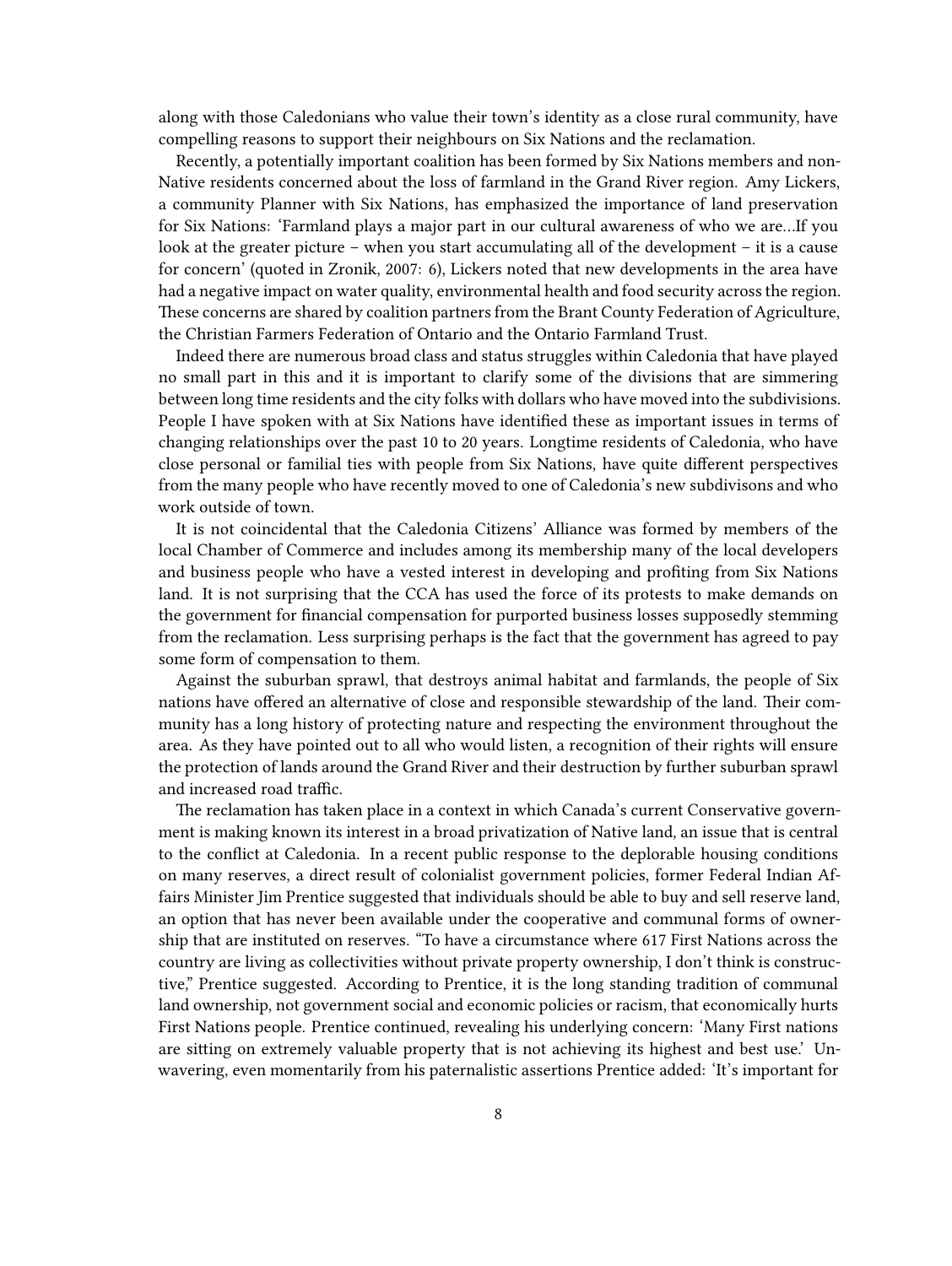any citizen of Canada to have the ability in their own community to buy and invest in property, mortgage it, service the mortgage and move forward. It's the whole basis of wealth creation in our society.' Bringing the Douglas Creek lands within Six Nations control would make them communally owned resources rather than private property for individual sale for personal gain. The difference between cooperatively controlled, multi-family dwellings and privately owned single family dwellings shows part of the distinction in vision between Six Nations and the government and developers. Indeed the construction of highly expensive single family units, as preferred by for-profit developers, adjacent to a community in great need of additional and decent affordable housing stands as a visible reminder of ongoing inequalities.

Assembly of First Nations Chief Phil Fontaine responded by noting that the buying and selling of reserve land would result in the alienation of First Nations' lands. He also pointed out the absurdity of Prentice's claims that a lack of private land ownership causes poverty on reserves and reminded the Minister that the real causes are the lack of funds for basic human needs such as clean water and schools. While Six Nations would seek to build community housing, or community services, such as a clinic, on portions of the contested land, leaving the rest for farming or tree planting, the government prefers and supports private, market-based uses. The struggles over Douglas Creek Estates reflect a clash between community values and market value.

Federal governments dating back to the first Canadian government of 1867 under John A. Macdonald have tried to break reserve lands into individually owned private plots. This has been historically, and continues, in cases such as the Douglas Creek developments, to be an attempt to undermine the strength and traditions of Indigenous communities, especially communal ownership of reserve lands and housing.

#### <span id="page-8-0"></span>**Conclusion**

James Lawson (2006: 14) notes that capitalist accumulation still depends, as Minister Prentice is no doubt aware, on reliable property rights and stable government, even if it was born in North America in the presence of neither. As Lawson (2006) suggests, many Indigenous communities still retain economic interests and political commitments that regularly conflict with the twin fictions of Canadian law: exclusive Crown sovereignty and the presumption that all land rights flow from the Crown (such that reserves are considered Crown land for example)

It is important to think about how to prevent a convergence of state and local property interests from confining conflict within a logic, of private property or exclusive Crown sovereignty, that benefits their interests. Non-Native allies can make a useful political contribution by organizing within white settler communities to demonstrate that Indigenous struggles, like the Douglas Creek reclamation, are not a matter of conflict between Native people and non-Native people. Such a position only benefits the government and developers looking to gain quick, and illegitimate, access to contested lands to which they do not hold title. Rather it is crucial to show that these conflicts are based on larger issues of human rights and social justice. These are political issues, not "law and order" issues to be coercively resolved through the threat of violence or the actual use of force.

Media images of racist violence obscure the fact that there are many non-Native people, in Caledonia and beyond, who support Six Nations and Indigenous land rights more broadly. Making that support visible can play a significant part in limiting the government's capacity to frame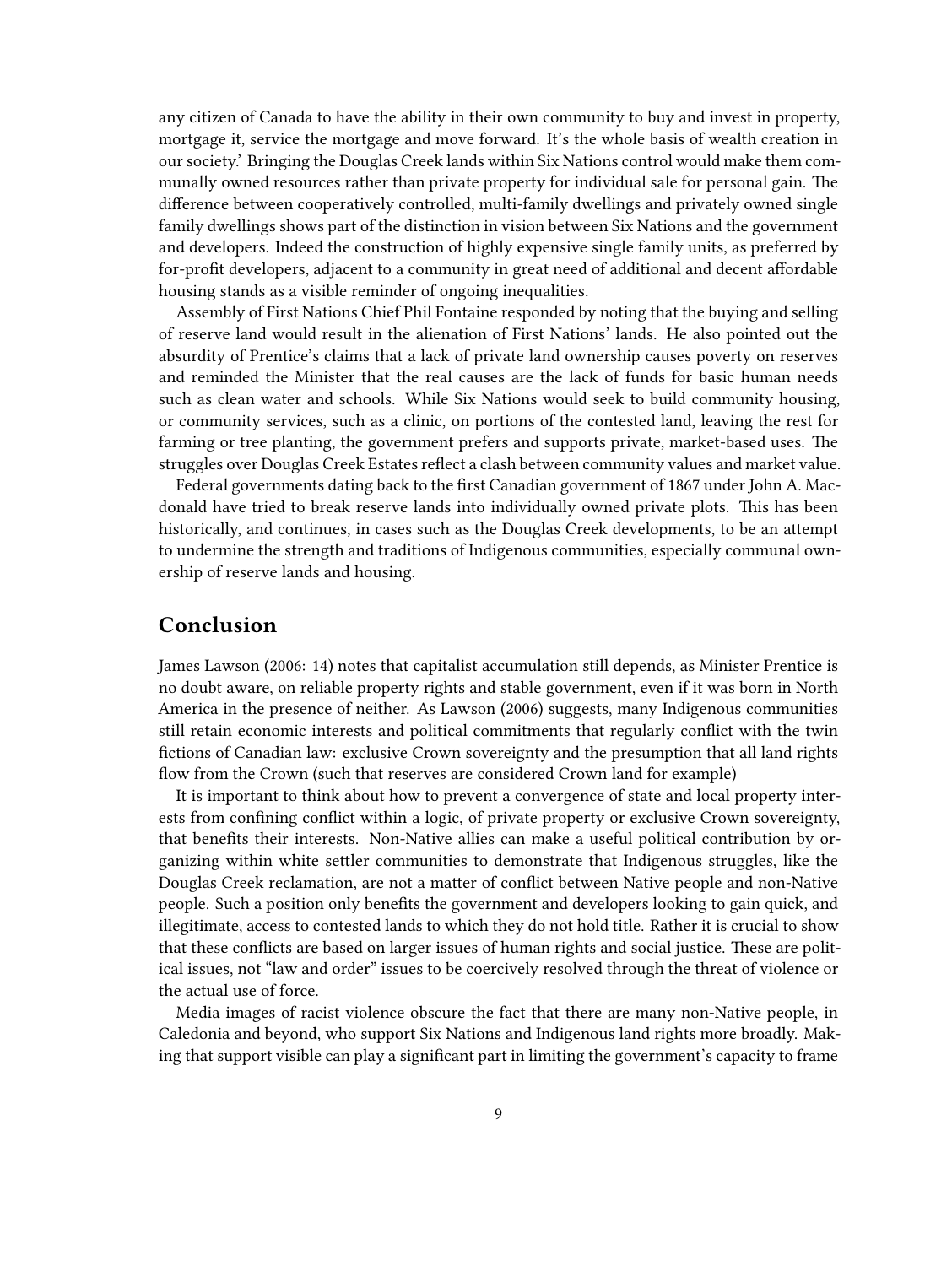the issue in a way that would lend itself to a military response. As the Community Friends suggest, the days when the Canadian government or non-Native vigilantes could drive First Nations people off their land must come to an end. Yet as events, including the police raid and the Citizens' Alliance rallies, have shown, throughout the period of the Douglas Creek reclamation, making those days history cannot be taken for granted and will require much organizing and planning over the part that might be played by non-Native allies.

# <span id="page-9-0"></span>**References**

Keefer, Tom. 2006. 'Caledonia's fifth column: white anti-racism and solidarity with six nations.' **http://www.briarpatchmagazine.com**

Lawson, James C.B. 2006. 'The Caledonia occupation.' *Relay: A Socialist Project Review*. 12, pp. 12–14

Zronik, John Paul. 2007. 'Farmland losses reach crucial point." *The Brantford Expositor, Weekender*. June 15, p. 6